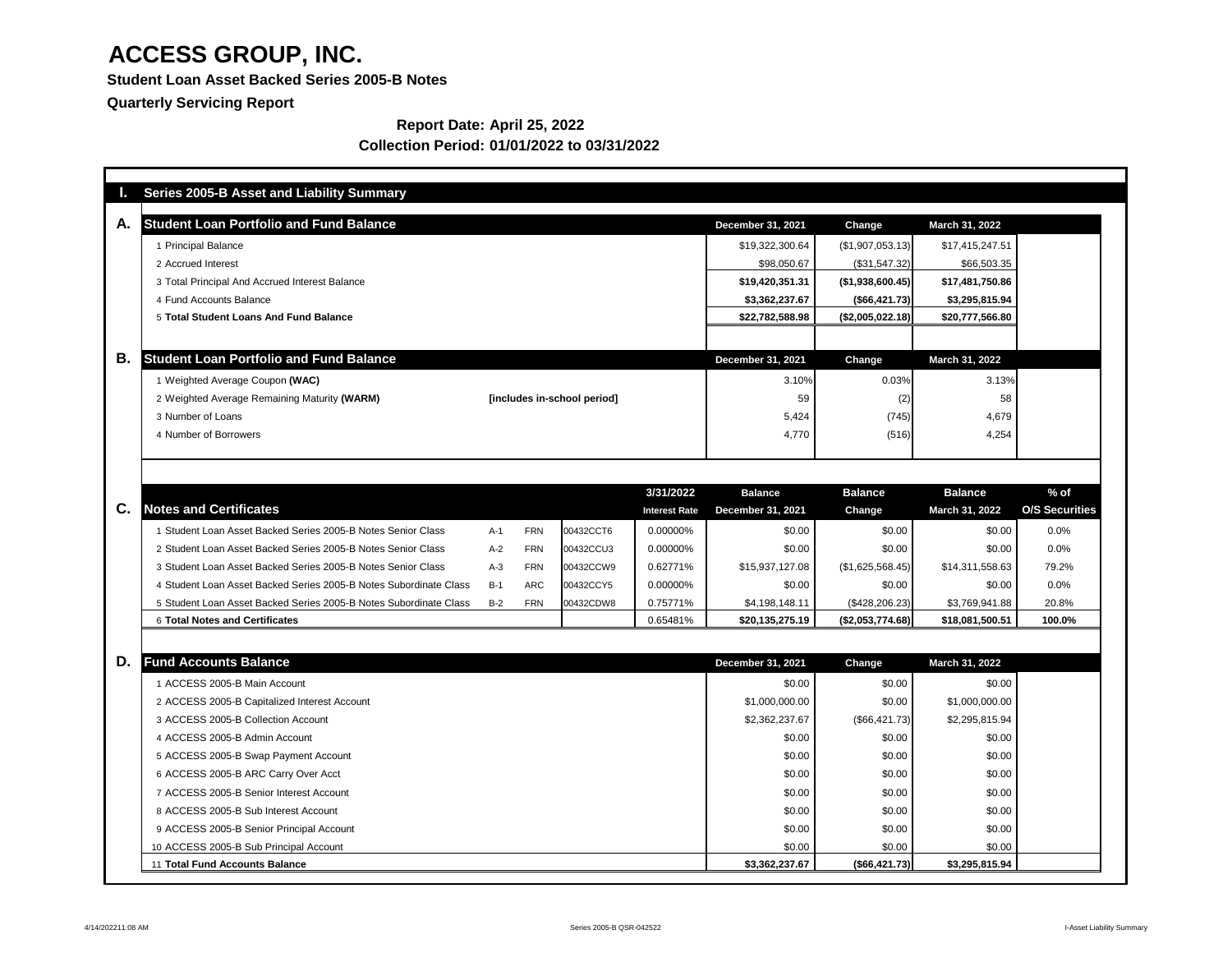**Student Loan Asset Backed Series 2005-B Notes**

**Quarterly Servicing Report**

#### **Report Date: April 25, 2022 Collection Period: 01/01/2022 to 03/31/2022**

| Ш. |                | <b>Series 2005-B Transactions and Accruals</b>  |               |                  |
|----|----------------|-------------------------------------------------|---------------|------------------|
| А. |                | <b>Student Loan Cash Principal Activity</b>     |               | March 31, 2022   |
|    |                | <b>Borrower Payments - Total</b>                |               | (\$1,833,928.17) |
|    | 2              | <b>Claim Payments</b>                           |               | \$0.00           |
|    | 3              | Refunds                                         |               | \$0.00           |
|    | 4              | <b>Reversals</b>                                |               | \$0.00           |
|    |                | 5a New Acquisitions - Principal                 | \$0.00        |                  |
|    |                | 5b Cancellations - Principal                    | \$0.00        |                  |
|    |                | 5c New Acquisitions - Sale Transfers            | \$0.00        |                  |
|    |                | 5d New Acquisitions - Repurchases               | \$0.00        |                  |
|    | 5              | <b>New Acquisitions - Total</b>                 |               | \$0.00           |
|    | 6              | <b>Total Cash Principal Activity</b>            |               | (\$1,833,928.17) |
| В. |                | <b>Student Loan Non-Cash Principal Activity</b> |               |                  |
|    |                | Capitalized Interest                            |               | \$27,755.65      |
|    | $\overline{2}$ | New Acquisitions/Cancellations - Fees           |               | \$0.00           |
|    | 3              | <b>Capitalized Guarantee Fees</b>               |               | \$0.00           |
|    |                | 4a Small Balance and Other Adjustments          | (\$4,114.65)  |                  |
|    |                | 4b Adjustments - Write-offs                     | (\$96,765.96) |                  |
|    | 4              | <b>Total Adjustments</b>                        |               | (\$100,880.61)   |
|    | 5              | <b>Total Non-Cash Principal Activity</b>        |               | (\$73,124.96)    |
| C. |                | <b>Total Student Loan Principal Activity</b>    |               | (\$1,907,053.13) |
| D. |                | <b>Student Loan Interest Activity</b>           |               |                  |
|    |                | Borrower Payments - Total                       |               | (\$159,461.89)   |
|    | $\overline{2}$ | <b>Claim Payments</b>                           |               | \$0.00           |
|    |                | 3a New Acquisitions - Sale Transfers            | \$0.00        |                  |
|    |                | 3b New Acquisitions - Repurchases               | \$0.00        |                  |
|    | 3              | <b>New Acquisitions</b>                         |               | \$0.00           |
|    | 4              | <b>Other Adjustments</b>                        |               | \$0.00           |
|    | 5              | <b>Total Interest Collections</b>               |               | (\$159,461.89)   |
| Е. |                | <b>Student Loan Non-Cash Interest Activity</b>  |               |                  |
|    | 1              | <b>Borrower Accruals</b>                        |               | \$153,192.07     |
|    | $\overline{2}$ | Capitalized Interest                            |               | (\$27,755.65)    |
|    |                | 3a Small Balance and Other Adjustments          | \$4,504.99    |                  |
|    |                | 3b Adjustments - Write-offs                     | (\$4,587.18)  |                  |
|    | 3              | <b>Total Adjustments</b>                        |               | (\$82.19)        |
|    | 4              | Fee Accruals                                    |               | \$2,560.34       |
|    | 5              | <b>Total Non-Cash Interest Adjustments</b>      |               | \$127,914.57     |
| F. |                | <b>Total Student Loan Interest Activity</b>     |               | (\$31,547.32)    |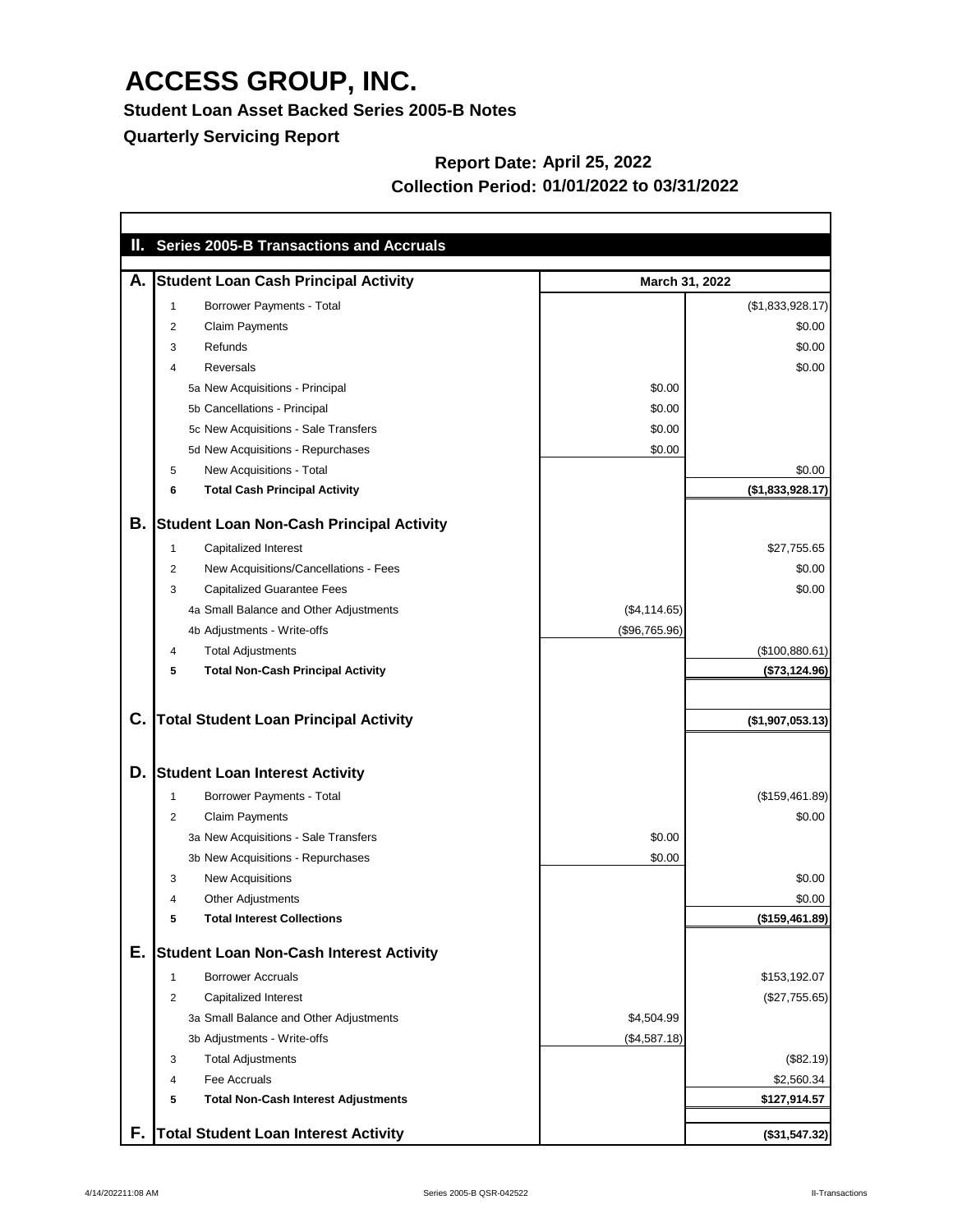**Student Loan Asset Backed Series 2005-B Notes**

**Quarterly Servicing Report**

#### **Collection Period: 01/01/2022 to 03/31/2022**

#### **Report Date: April 25, 2022**

| <b>Series 2005-B Collection Fund Activity</b>                                                                 |                  |                                   |                                       |
|---------------------------------------------------------------------------------------------------------------|------------------|-----------------------------------|---------------------------------------|
| <b>Collection Fund</b><br>A.                                                                                  | March 31, 2022   |                                   |                                       |
| <b>Beginning Balance</b>                                                                                      | \$2,144,480.53   |                                   |                                       |
| <b>Transfers to Other Funds</b>                                                                               | (\$2,144,480.53) |                                   |                                       |
| 1a Amount received in the collection account related to the collection period                                 | \$2,185,705.02   |                                   |                                       |
| 1b Earnings                                                                                                   | \$34.55          |                                   |                                       |
| 1c Recoveries                                                                                                 | \$84,634.19      |                                   |                                       |
| 2 Amount received from Swap counterparty with respect to the related interest period                          | \$0.00           |                                   |                                       |
| 3 Misc. Payments Received/Due                                                                                 | \$0.00           |                                   |                                       |
| 4 Only on capitalized released date amount remaining in the capitalized interest account in excess            | \$0.00           |                                   |                                       |
| 5 Amount in the capitalized interest account after application of funds in the collection account             | \$0.00           |                                   |                                       |
| 6 Amount in received in the collection account after last date of related collection period                   | \$0.00           |                                   |                                       |
| <b>Ending Balance</b>                                                                                         | \$2,270,373.76   |                                   |                                       |
|                                                                                                               |                  |                                   |                                       |
| <b>B.</b><br><b>Required Payments Under Waterfall</b>                                                         | <b>Payment</b>   | <b>Distribute from Collection</b> | <b>Transfer from Capitalized Fund</b> |
| 1a Administrative Allowance                                                                                   | \$46,634.36      | \$46,634.36                       | \$0.00                                |
| 1b Administration and Trustee Fees                                                                            | \$0.00           | \$0.00                            | \$0.00                                |
| 2 Swap Payments                                                                                               | \$0.00           | \$0.00                            | \$0.00                                |
| 3a Payment of Interest Distribution Amount on Senior Notes; Class A-1                                         | \$0.00           | \$0.00                            | \$0.00                                |
| 3b Payment of Interest Distribution Amount on Senior Notes; Class A-2                                         | \$0.00           | \$0.00                            | \$0.00                                |
| 3c Payment of Interest Distribution Amount on Senior Notes; Class A-3                                         | \$22,458.77      | \$22,458.77                       | \$0.00                                |
| 4a Payment of the Senior Note, Class A-1 Principal on the final Maturity Date set forth                       | \$0.00           | \$0.00                            | \$0.00                                |
| 4b Payment of the Senior Note, Class A-2 Principal on the final Maturity Date set forth                       | \$0.00           | \$0.00                            | \$0.00                                |
| 4c Payment of the Senior Note, Class A-3 Principal on the final Maturity Date set forth                       | \$0.00           | \$0.00                            | \$0.00                                |
| 5 Payment of Interest Distribution Amount on Subordinate Notes Class B-2                                      | \$7,141.31       | \$7,141.31                        | \$0.00                                |
| 6 Payment of Principal Distribution Amount on Senior notes (if interest trigger)                              | \$0.00           | \$0.00                            | \$0.00                                |
| 7 Payment of the Subordinate Note, Class B-2 Principal on the final Maturity date set forth                   | \$0.00           | \$0.00                            | \$0.00                                |
| 8 Payment to the Capitalized Interest account to increase the balance thereof set forth                       | \$0.00           | \$0.00                            | \$0.00                                |
| g Payment of principal with respect to the notes (Allocation of Principal Payments)                           | \$2,194,139.32   | \$2,194,139.32                    | \$0.00                                |
| 10 Payment of swap with respect to the notes (Swap Termination Payment)                                       | \$0.00           | \$0.00                            | \$0.00                                |
| 11 Payment to Access Group equal to the aggregate amount by which admin allowance for prior month was reduced | \$0.00           | \$0.00                            | \$0.00                                |
| 12 Only on or after the Capitalized interest release date, any remainder to Access Group.                     | \$0.00           | \$0.00                            | \$0.00                                |
| <b>Total Payments</b>                                                                                         | \$2,270,373.76   | \$2,270,373.76                    | \$0.00                                |

٦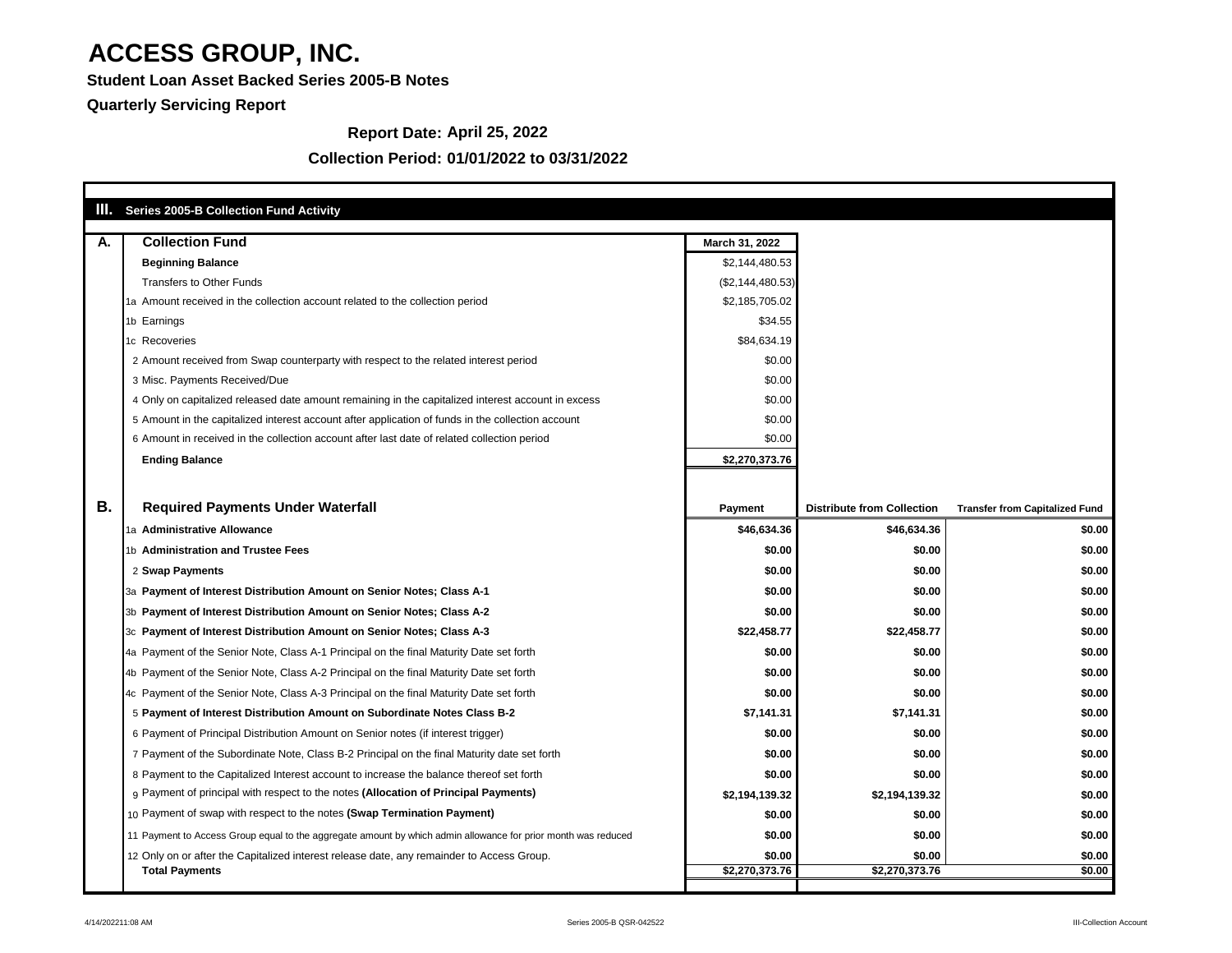**Student Loan Asset Backed Series 2005-B Notes**

#### **Quarterly Servicing Report**

### **Report Date: April 25, 2022 Collection Period: 01/01/2022 to 03/31/2022**

|           |                | <b>IV.</b> Series 2005-B Notes Waterfall for Distributions                                                          |                |                      |                     |
|-----------|----------------|---------------------------------------------------------------------------------------------------------------------|----------------|----------------------|---------------------|
|           |                |                                                                                                                     |                | Remaining            | <b>CAPI Account</b> |
|           |                |                                                                                                                     |                | <b>Funds Balance</b> | <b>Balance Uses</b> |
| Α.        |                | <b>Total Available Funds (Collection Fund Account)</b>                                                              | \$2,270,373.76 | \$2,270,373.76       |                     |
| <b>B.</b> |                | <b>Administrative Allowance</b>                                                                                     | \$46,634.36    | \$2,223,739.40       | \$0.00              |
|           | <b>First</b>   |                                                                                                                     |                |                      |                     |
|           | <b>Second</b>  | <b>Swap Payments</b>                                                                                                | \$0.00         | \$2,223,739.40       | \$0.00              |
| C.        | <b>Third</b>   | <b>Payment of Interest Distribution Amount on Senior Notes or Senior Obligations:</b>                               |                |                      |                     |
|           |                | (a) Student Loan Asset-Backed Notes, Senior Series 2005-B Class A-1 [FRN]                                           | \$0.00         | \$2,223,739.40       | \$0.00              |
|           |                | (b) Student Loan Asset-Backed Notes, Senior Series 2005-B Class A-2 [FRN]                                           | \$0.00         | \$2,223,739.40       | \$0.00              |
|           |                | (c) Student Loan Asset-Backed Notes, Senior Series 2005-B Class A-3 [FRN]                                           | \$22,458.77    | \$2,201,280.63       | \$0.00              |
|           |                | (d) Total Interest Distribution on Senior Notes or Obligations:                                                     | \$22,458.77    |                      |                     |
|           |                |                                                                                                                     |                |                      |                     |
| D.        | <b>Fourth</b>  | Payment of Principal Distribution Amount on Senior Notes or Senior Obligations:                                     |                |                      |                     |
|           |                | (a) Student Loan Asset-Backed Notes, Senior Series 2005-B Class A-1 [FRN]                                           | \$0.00         | \$2,201,280.63       | \$0.00              |
|           |                | (b) Student Loan Asset-Backed Notes, Senior Series 2005-B Class A-2 [FRN]                                           | \$0.00         | \$2,201,280.63       | \$0.00              |
|           |                | (c) Student Loan Asset-Backed Notes, Senior Series 2005-B Class A-3 [FRN]                                           | \$0.00         | \$2,201,280.63       | \$0.00              |
|           |                | (d) Total Principal Distribution on Senior Notes or Obligations:                                                    | \$0.00         |                      |                     |
|           |                |                                                                                                                     |                |                      |                     |
| Е.        | <b>Fifth</b>   | Payment of Interest Distribution Amount on Subordinate Notes Class B                                                | \$7,141.31     | \$2,194,139.32       | \$0.00              |
|           |                |                                                                                                                     |                |                      |                     |
| F.        | <b>Sixth</b>   | Payment of Principal Distribution Amount on Senior notes (if interest trigger)                                      | \$0.00         | \$2,194,139.32       | \$0.00              |
| G.        | Seventh        | Payment to the Subordinate Class B Note Principal account on the final Maturity date set forth                      | \$0.00         | \$2,194,139.32       | \$0.00              |
|           |                |                                                                                                                     |                |                      |                     |
| Η.        | <b>Eighth</b>  | Payment to the Capitalized Interest account to increase the balance thereof set forth                               | \$0.00         | \$2,194,139.32       | \$0.00              |
|           | Ninth          | <b>Payment of principal with respect to the notes (Allocation of Principal Payments)</b>                            |                |                      |                     |
|           |                | (a) Student Loan Asset-Backed Notes, Senior Series 2005-B Class A-1 [FRN]                                           | \$0.00         | \$2,194,139.32       | \$0.00              |
|           |                | (b) Student Loan Asset-Backed Notes, Senior Series 2005-B Class A-2 [FRN]                                           | \$0.00         | \$2,194,139.32       | \$0.00              |
|           |                |                                                                                                                     |                |                      |                     |
|           |                | (c) Student Loan Asset-Backed Notes, Senior Series 2005-B Class A-3 [FRN]                                           | \$1,736,667.46 | \$457,471.86         | \$0.00              |
|           |                | (d) Student Loan Asset-Backed Notes, Subordinate Series 2005-B Class B-2 [FRN]                                      | \$457,471.86   | \$0.00               | \$0.00              |
|           |                | (e) Total Principal Distribution on Notes or Obligations:                                                           | \$2,194,139.32 |                      |                     |
| J.        | Tenth          | Payment of swap with respect to the notes (Swap Termination Payment)                                                | \$0.00         | \$0.00               | \$0.00              |
|           |                |                                                                                                                     |                |                      |                     |
| Κ.        |                | Eleventh Payment to Access Group equal to the aggregate amount by which admin allowance for prior month was reduced | \$0.00         | \$0.00               | \$0.00              |
| L.        | <b>Twelfth</b> | Only on or after the Capitalized interest release date, any remainder to Access Group.                              | \$0.00         | \$0.00               | \$0.00              |
|           |                |                                                                                                                     |                |                      |                     |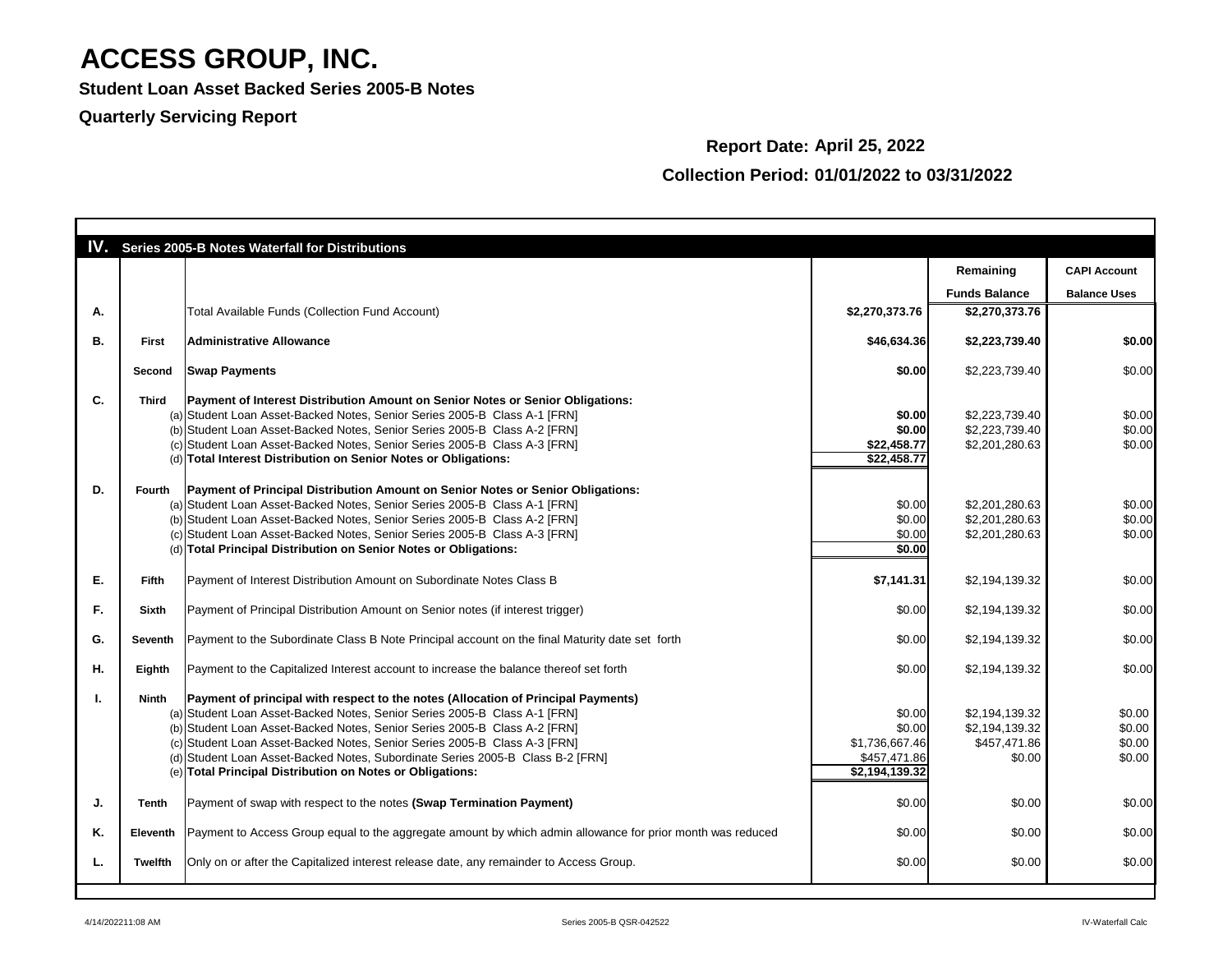#### **Student Loan Asset Backed Series 2005-B Notes**

**Quarterly Servicing Report**

#### **Report Date: April 25, 2022**

#### **Collection Period: 01/01/2022 to 03/31/2022**

| V. | <b>Series 2005-B Senior and Total Asset Percentages</b>                                                  |                 |
|----|----------------------------------------------------------------------------------------------------------|-----------------|
|    |                                                                                                          | March 31, 2022  |
| А. | <b>Senior Asset Percentage</b>                                                                           |                 |
|    | 1 Student Loan Portfolio Balance                                                                         | \$17,481,750.86 |
|    | 2 Capitalized Interest and Principal Fund Balances                                                       | \$1,000,004.25  |
|    | 3 Senior Notes Outstanding (a)                                                                           | \$12,574,891.17 |
|    | <b>Senior Asset Percentage</b>                                                                           | 146.97%         |
|    |                                                                                                          |                 |
| В. | <b>Total Asset Percentage</b>                                                                            |                 |
|    | 1 Student Loan Portfolio Balance                                                                         | \$17,481,750.86 |
|    | 2 Capitalized Interest and Principal Fund Balances                                                       | \$1,000,004.25  |
|    | 3 All Notes Outstanding (a)                                                                              | \$15,887,361.19 |
|    | <b>Total Asset Percentage</b>                                                                            | 116.33%         |
|    | (a) Notes Outstanding balances are as of the distribution date and not the end of period collection date |                 |

٦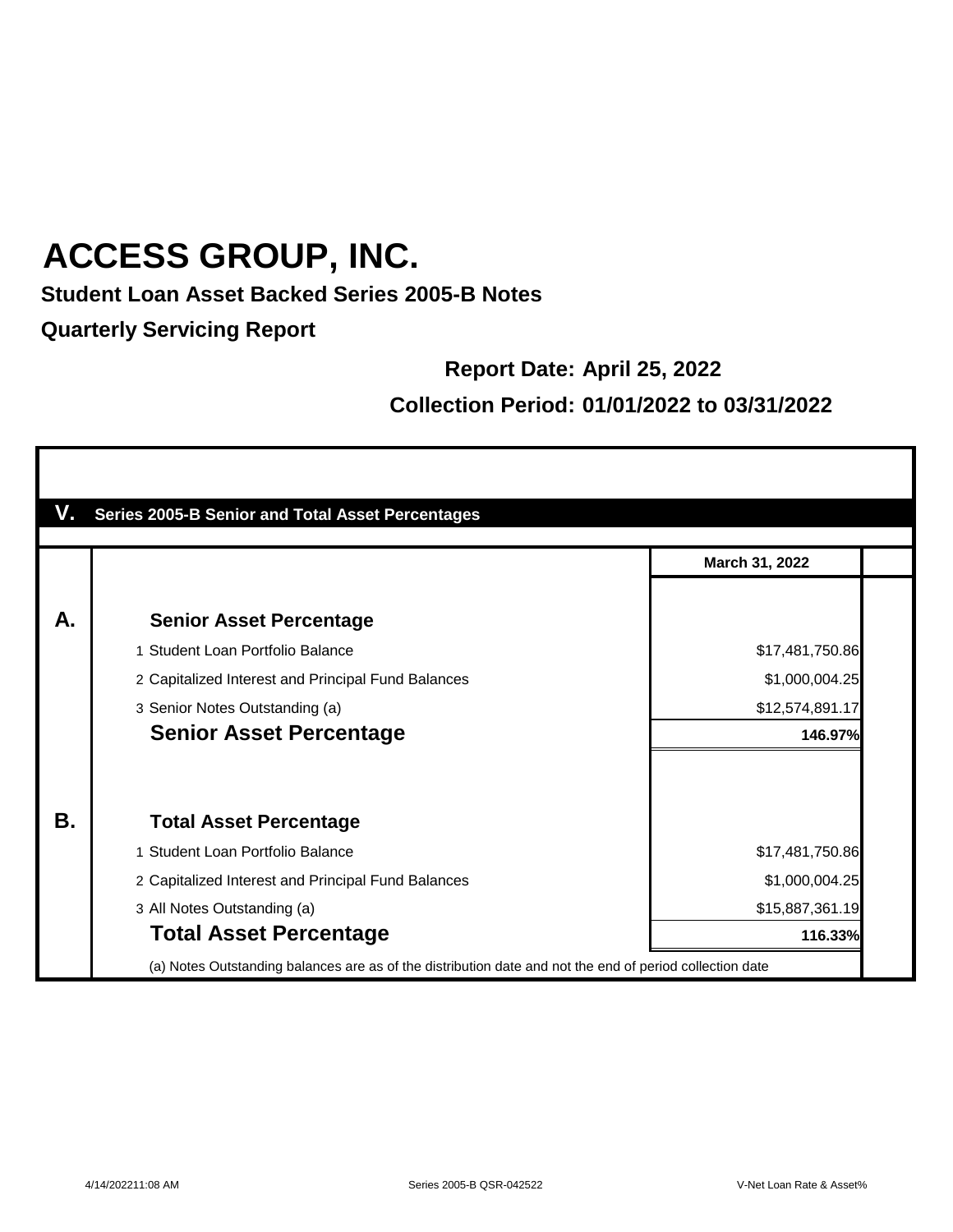**Student Loan Asset Backed Series 2005-B Notes**

**Quarterly Servicing Report**

#### **Report Date: April 25, 2022**

**Collection Period: 01/01/2022 to 03/31/2022**

|           |                                         | <b>Number</b>  | <b>Dollar</b>   | $%$ of           |
|-----------|-----------------------------------------|----------------|-----------------|------------------|
|           |                                         | of Loans       | <b>Amount</b>   | <b>Portfolio</b> |
| A.        | <b>Loan Type Distribution:</b>          |                |                 |                  |
|           | 1 Private Loans                         | 4,679          | \$17,415,247.51 | 100.00%          |
|           | 2 Total By Loan Type Distribution (a)   | 4,679          | \$17,415,247.51 | 100.00%          |
|           |                                         |                |                 |                  |
| <b>B.</b> | <b>Borrower Status Distribution:</b>    |                |                 |                  |
|           | 1 In-School                             | $\overline{4}$ | \$21,647.00     | 0.12%            |
|           | 2 Grace                                 | 0              | \$0.00          | 0.00%            |
|           | 3 Deferment                             | 0              | \$0.00          | 0.00%            |
|           | 4 Forbearance                           | 7              | \$66,984.90     | 0.38%            |
|           | 5 Repayment                             | 4,665          | \$17,303,725.22 | 99.36%           |
|           | 6 Interim Charge-Offs                   | 3              | \$22,890.39     | 0.13%            |
|           | 7 Total By Borrower Status Distribution | 4,679          | \$17,415,247.51 | 100.00%          |
| C.        | <b>School Type Distribution:</b>        |                |                 |                  |
|           | 1 Graduate                              | 4,663          | \$17,276,594.59 | 99.20%           |
|           | 2 Undergraduate                         | 16             | \$138,652.92    | 0.80%            |
|           | 3 Total By Loan Type Distribution       | 4,679          | \$17,415,247.51 | 100.00%          |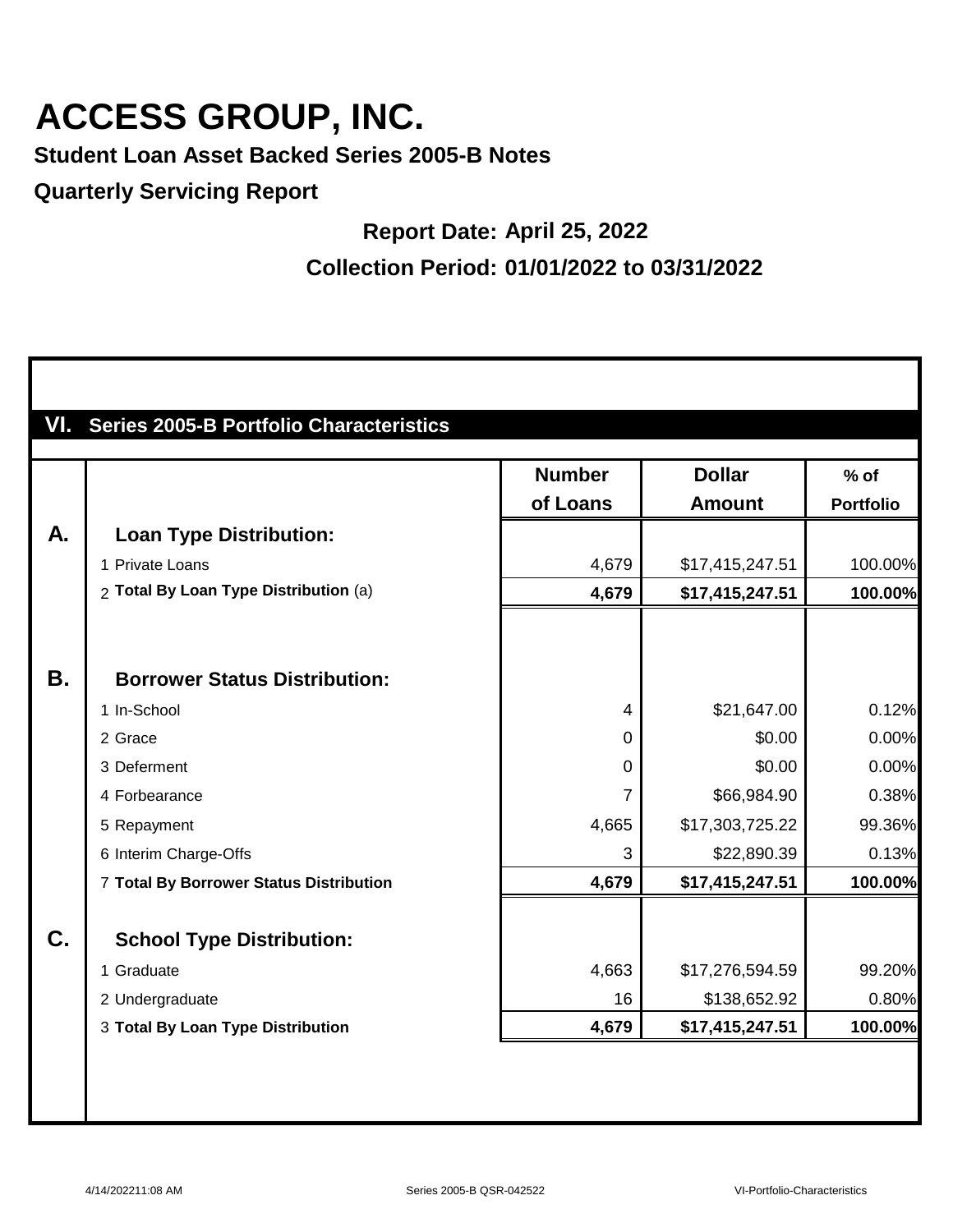**Student Loan Asset Backed Series 2005-B Notes**

**Quarterly Servicing Report**

**Report Date:**

**April 25, 2022**

**Collection Period: 01/01/2022 to 03/31/2022**

|           | VII. Series 2005-B Notes   | <b>Portfolio Status By Loan Type</b> |                              |                |  |  |
|-----------|----------------------------|--------------------------------------|------------------------------|----------------|--|--|
|           | <b>Status</b>              | # of Loans                           | Amount (\$)                  | Percentage (%) |  |  |
|           | <b>INTERIM:</b>            |                                      | <b>Includes Accrued Int.</b> |                |  |  |
| Α.        | In-School                  |                                      |                              |                |  |  |
|           | Current                    | 4                                    | \$43,897.50                  | 0.25%          |  |  |
| <b>B.</b> | <b>Grace</b>               |                                      |                              |                |  |  |
|           | Current                    | $\mathbf 0$                          | \$0.00                       | 0.00%          |  |  |
| C.        | <b>TOTAL INTERIM</b>       | 4                                    | \$43,897.50                  | 0.25%          |  |  |
| D.        | <b>REPAYMENT:</b>          |                                      |                              |                |  |  |
|           | <b>Active</b>              |                                      |                              |                |  |  |
|           | Current                    | 4,303                                | \$15,818,696.00              | 90.49%         |  |  |
|           | 1-29 Days Delinquent       | 256                                  | \$1,028,428.89               | 5.88%          |  |  |
|           | 30-59 Days Delinquent      | 54                                   | \$273,834.24                 | 1.57%          |  |  |
|           | 60-89 Days Delinquent      | 16                                   | \$69,888.18                  | 0.40%          |  |  |
|           | 90-119 Days Delinquent     | 13                                   | \$54,225.90                  | 0.31%          |  |  |
|           | 120-149 Days Delinquent    | 12                                   | \$48,155.95                  | 0.28%          |  |  |
|           | 150-179 Days Delinquent    | 11                                   | \$54,051.27                  | 0.31%          |  |  |
|           | > 180 Days Delinquent      | $\bf{0}$                             | \$0.00                       | 0.00%          |  |  |
| Ε.        | Deferment:                 |                                      |                              |                |  |  |
|           | Current                    | $\pmb{0}$                            | \$0.00                       | 0.00%          |  |  |
| F.        | <b>Forbearance:</b>        |                                      |                              |                |  |  |
|           | Current                    | $\overline{\mathbf{r}}$              | \$67,462.41                  | 0.39%          |  |  |
| G.        | <b>Interim Charge-Offs</b> | 3                                    | \$23,110.52                  | 0.13%          |  |  |
| Η.        | <b>TOTAL REPAYMENT</b>     | 4,675                                | \$17,437,853.36              | 99.75%         |  |  |
|           |                            |                                      |                              |                |  |  |
| I.        | <b>TOTAL PORTFOLIO</b>     | 4,679                                | \$17,481,750.86              | 100.00%        |  |  |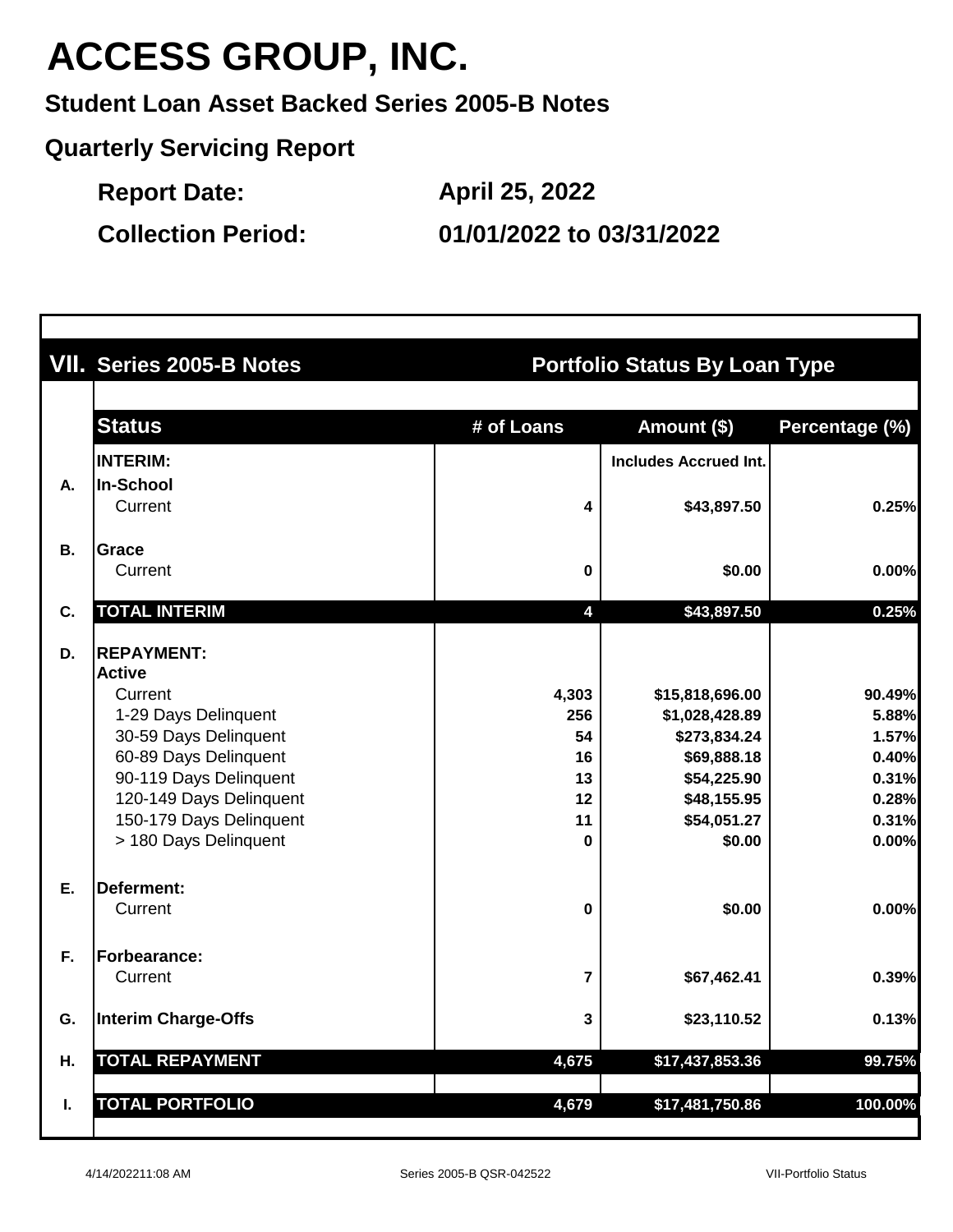#### **Student Loan Asset Backed Series 2005-B Notes**

**Quarterly Servicing Report**

#### **Report Date: April 25, 2022**

#### **Collection Period: 01/01/2022 to 03/31/2022**

|    | VIII. Series 2005-B Portfolio Summary Report                                                                                                                                                                                      |                                                                                      |
|----|-----------------------------------------------------------------------------------------------------------------------------------------------------------------------------------------------------------------------------------|--------------------------------------------------------------------------------------|
| А. | 1 ABS Notes Outstanding                                                                                                                                                                                                           | \$18,081,501                                                                         |
| Β. | 1 Total Private Principal Outstanding Balance<br>2 Total Fund Accounts Balance<br>3 Total Principal and Accrued Interest Balance<br>4 Number of Loans<br>5 Number of Borrowers                                                    | \$17,415,248<br>\$3,295,816<br>\$17,481,751<br>4,679<br>4,254                        |
| C. | 1 Borrower Payments- Principal<br>2 Borrower Payments- Interest                                                                                                                                                                   | \$1,833,928<br>\$159,462                                                             |
| D. | Necessary Funds Transfer to Meet Obligations<br>2 Administrative Allowance<br>3 Cash Release to Access Group Inc                                                                                                                  | \$0<br>\$46,634<br>\$0                                                               |
| Е. | 1 Weighted Average Coupon (WAC)<br>2 Weighted Average Remaining Maturity (WARM)                                                                                                                                                   | 3.13%<br>58                                                                          |
| F. | 1 Senior Notes Outstanding<br>2 Subordinate Note Outstanding<br>3 Senior Principal Distribution Amount<br>4 Subordinate Principal Distribution Amount<br>5 Net Loan Rate<br>6 Senior Asset Percentage<br>7 Total Asset Percentage | \$14,311,559<br>\$3,769,942<br>\$1,625,568<br>\$428,206<br>N/A<br>146.97%<br>116.33% |